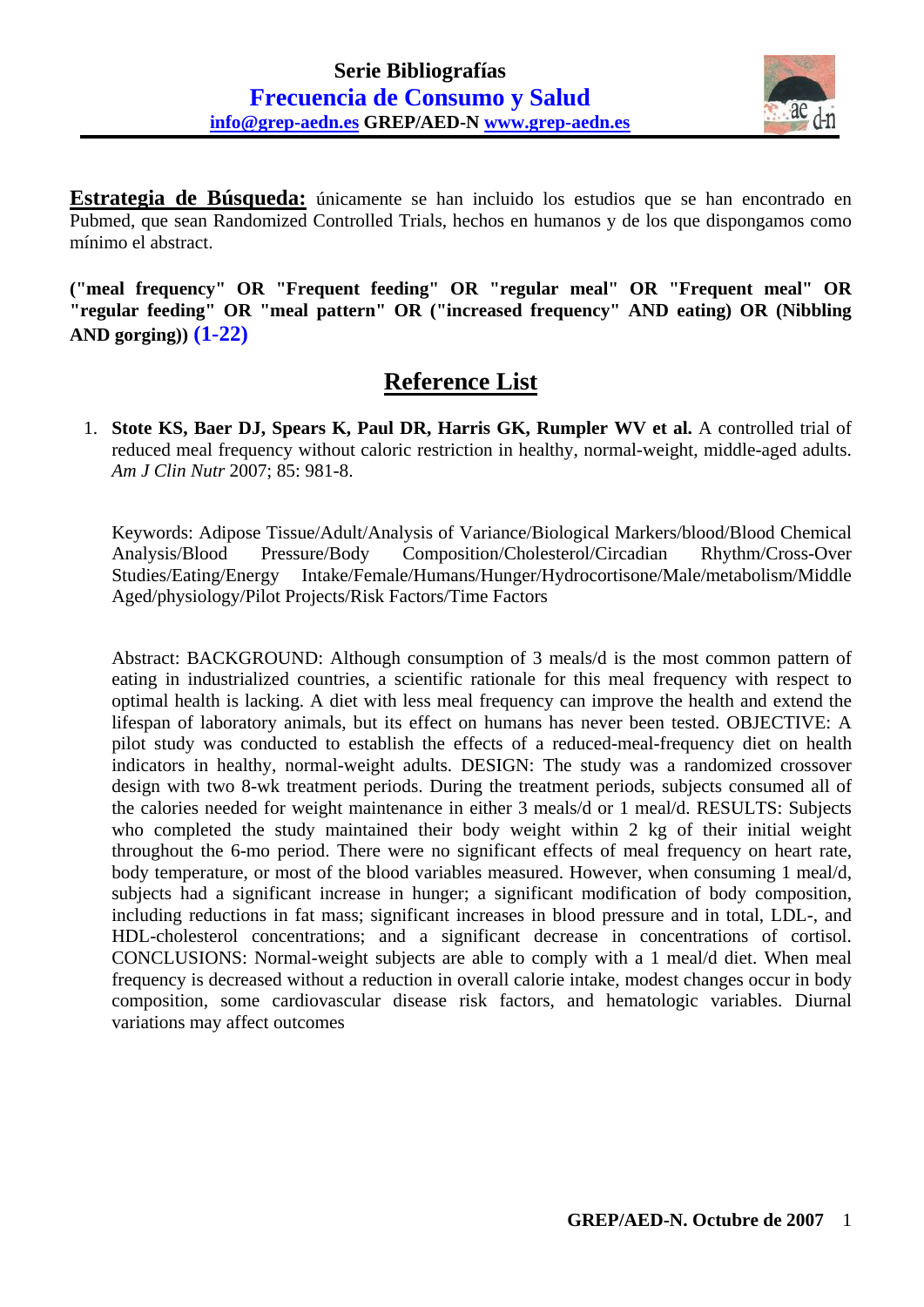

 2. **Jackson SJ, Leahy FE, Jebb SA, Prentice AM, Coward WA, Bluck LJ.** Frequent feeding delays the gastric emptying of a subsequent meal. *Appetite* 2007; 48: 199-205.

Keywords: Adult/Appetite/Breath Tests/Carbon Isotopes/Cross-Over Studies/diagnostic use/Eating/Gastric Emptying/Humans/Male/Middle Aged/Octanoic Acids/physiology/Time Factors

Abstract: To assess the suitability of the 13C-octanoic acid breath test for measuring gastric emptying in circumstances other than the post-absorptive state, a preliminary study was performed where 6 hourly spaced isoenergetic meals preceded the determination of gastric emptying of a subsequent 2 MJ meal. Emptying was measured in three individuals on four separate occasions, with a reproducibility of 8%. A crossover study was then conducted to test the hypothesis that meal frequency can modulate the gastric emptying of a subsequent meal, with the potential to influence appetite regulation. Sixteen subjects were fed to energy balance, receiving food either as 2 isoenergetic meals 3 h apart or 6 isoenergetic meals fed hourly. Gastric emptying of a subsequent 2 MJ meal was investigated. Visual analogue scales were used throughout to assess appetite. The maximum rate of gastric emptying was unchanged but the onset of emptying was delayed by the more frequent feeding pattern. There was no significant difference in subjective appetite before or after the test meal. In conclusion, short-term increases in feeding frequency delayed the gastric emptying of a subsequent meal, but significant effects on post-meal appetite could not be demonstrated

 3. **Taylor KA, Barr SI.** Provision of small, frequent meals does not improve energy intake of elderly residents with dysphagia who live in an extended-care facility. *J Am Diet Assoc* 2006; 106: 1115-8.

Keywords: Aged/Aged,80 and over/complications/Cross-Over Studies/Deglutition Disorders/Dehydration/diet therapy/Drinking/Eating/Energy Intake/Feeding Behavior/Female/Humans/Male/Malnutrition/physiology/prevention & control/Skilled Nursing Facilities/Time Factors

Abstract: Malnutrition and dehydration are potential consequences of dysphagia, a common swallowing disorder among elderly individuals. Providing smaller, more frequent meals has been suggested (but not demonstrated) to improve energy intake among this group. Accordingly, this study was designed to assess whether the same energy content in five vs three daily meals would improve energy intake. Thirty-seven residents of an extended-care facility, aged older than 65 years, previously evaluated for dysphagia, and receiving a texture-modified diet, agreed to participate in a crossover study with random assignment to three or five meals during an initial 4 day study period, followed by the opposite meal pattern in a second period. Six were excluded from analysis, as their medical condition deteriorated before or during the study. Food and fluids consumed by participants during each study period were weighed before and after each meal. Average energy intakes were similar between the three- and five-meal patterns (1,325+/-207 kcal/day vs 1,342+/-177 kcal/day, respectively; P=0.565); fluid intake was higher with five meals  $(698+/156 \text{ mL/day})$  vs three  $(612+/176 \text{ mL/day}; P=0.003)$ . Because offering five daily feedings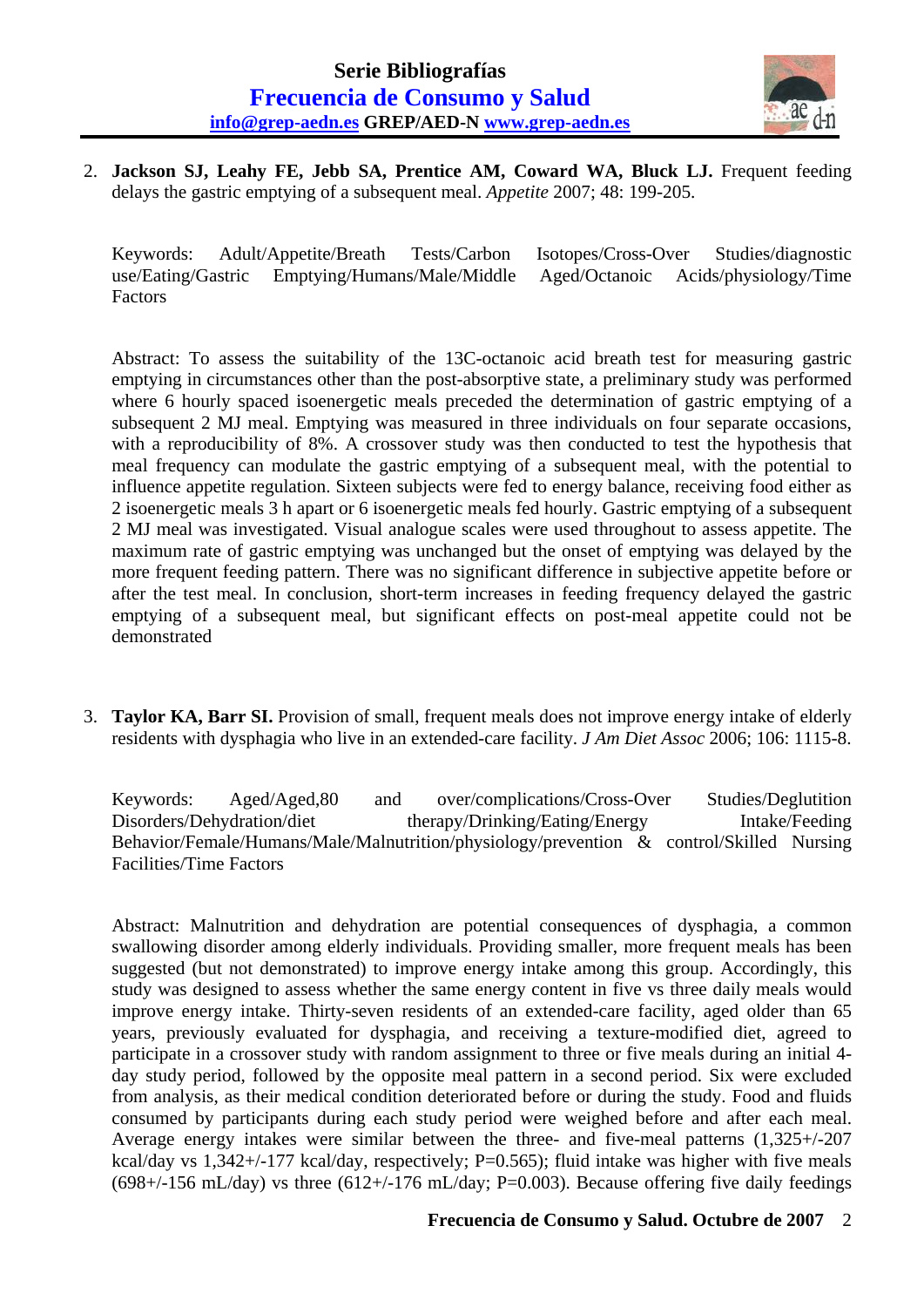

did not improve energy intakes when compared with three, dietitians caring for this vulnerable group might need to consider other nutrition intervention strategies

 4. **Farshchi HR, Taylor MA, Macdonald IA.** Beneficial metabolic effects of regular meal frequency on dietary thermogenesis, insulin sensitivity, and fasting lipid profiles in healthy obese women. *Am J Clin Nutr* 2005; 81: 16-24.

Keywords: Adult/blood/Blood Glucose/Body Mass Index/Cholesterol/Cross-Over Studies/Diet/Eating/Energy Intake/Energy Metabolism/Female/Humans/Insulin/Lipids/metabolism/Middle Aged/Obesity/Satiation

Abstract: BACKGROUND: Although a regular meal pattern is recommended for obese people, its effects on energy metabolism have not been examined. OBJECTIVE: We investigated whether a regular meal frequency affects energy intake (EI), energy expenditure, or circulating insulin, glucose, and lipid concentrations in healthy obese women. DESIGN: Ten women  $[x +/2]$  SD body mass index (in kg/m(2)):  $37.1 +$  - 4.8] participated in a randomized crossover trial. In phase 1 (14) d), the subjects consumed their normal diet on 6 occasions/d (regular meal pattern) or followed a variable meal frequency (3-9 meals/d, irregular meal pattern). In phase 2 (14 d), the subjects followed the alternative pattern. At the start and end of each phase, a test meal was fed, and blood glucose, lipid, and insulin concentrations were determined before and for 3 h after (glucose and insulin only) the test meal. Subjects recorded their food intake on 3 d during each phase. The thermogenic response to the test meal was ascertained by indirect calorimetry. RESULTS: Regular eating was associated with lower EI ( $P < 0.01$ ), greater postprandial thermogenesis ( $P < 0.01$ ), and lower fasting total (4.16 compared with 4.30 mmol/L;  $P < 0.01$ ) and LDL (2.46 compared with 2.60 mmol/L;  $P < 0.02$ ) cholesterol. Fasting glucose and insulin values were not affected by meal pattern, but peak insulin concentrations and area under the curve of insulin responses to the test meal were lower after the regular than after the irregular meal pattern ( $P < 0.01$  and 0.02, respectively). CONCLUSION: Regular eating has beneficial effects on fasting lipid and postprandial insulin profiles and thermogenesis

 5. **Lundin EA, Zhang JX, Lairon D, Tidehag P, Aman P, Adlercreutz H et al.** Effects of meal frequency and high-fibre rye-bread diet on glucose and lipid metabolism and ileal excretion of energy and sterols in ileostomy subjects. *Eur J Clin Nutr* 2004; 58: 1410-9.

|                                          |                                         |  | Keywords: administration & dosage/Adult/Aged/Bile Acids            |  | and | Salts/blood/Blood      |
|------------------------------------------|-----------------------------------------|--|--------------------------------------------------------------------|--|-----|------------------------|
|                                          |                                         |  | Glucose/Bread/C-Peptide/Cholesterol/Colitis, Ulcerative/Cross-Over |  |     | Studies/Diet/Dietary   |
| Fiber/drug                               |                                         |  | effects/Energy                                                     |  |     | Metabolism/Feeding     |
|                                          |                                         |  | Behavior/Female/Humans/Ileostomy/Ileum/Insulin/Lipid               |  |     |                        |
| Metabolism/Lipids/Male/metabolism/Middle |                                         |  |                                                                    |  |     | Aged/physiology/Secale |
|                                          | cereale/secretion/Sterols/surgery/urine |  |                                                                    |  |     |                        |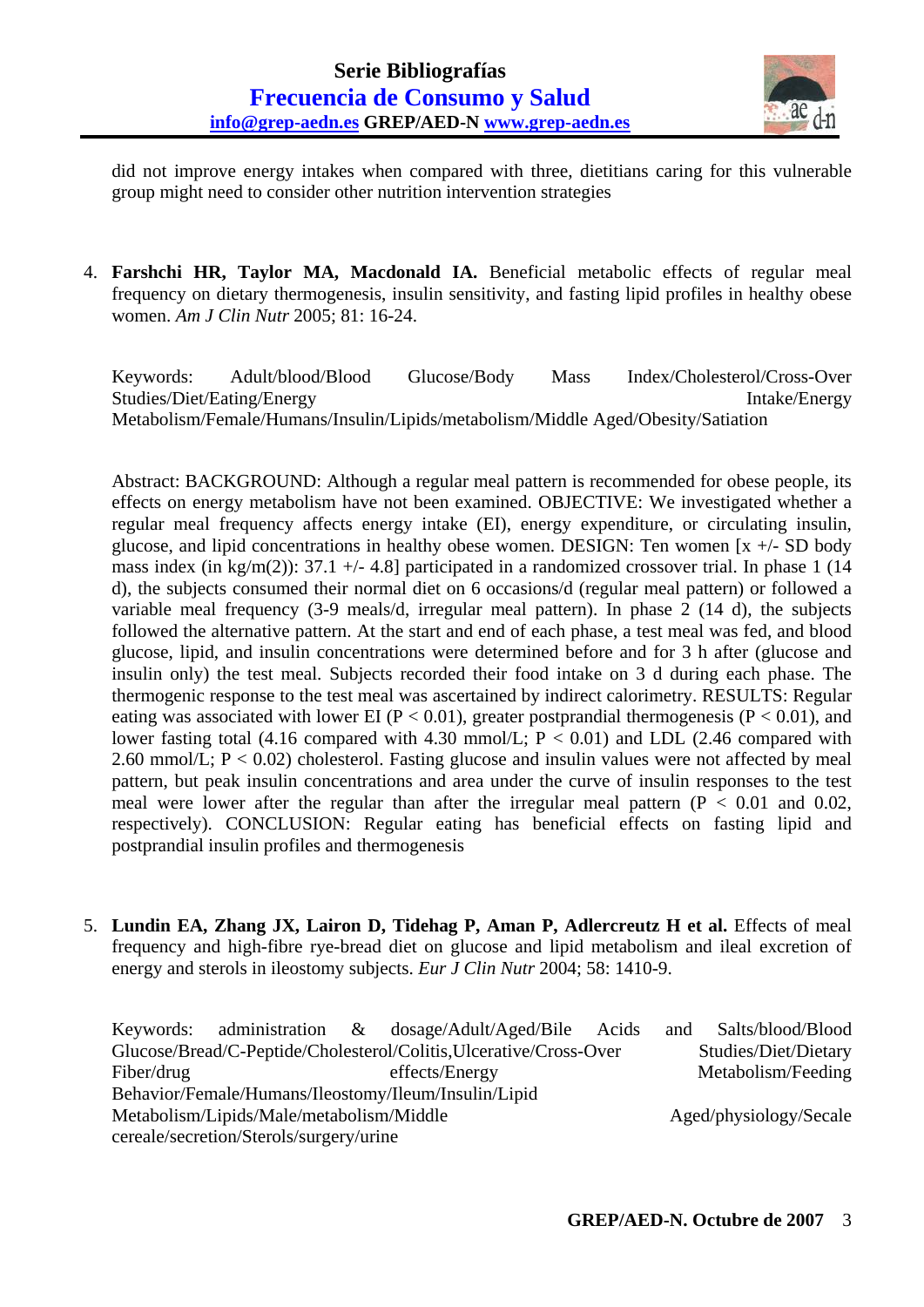

Abstract: OBJECTIVE: To investigate the effect of a rye, high-fibre diet (HFD) vs a wheat, lowfibre diet (LFD), meal frequency, nibbling (Nib, seven times a day) or ordinary (Ord, three times a day), and their combined effects on blood glucose, insulin, lipids, urinary C-peptide and ileal excretion of energy, cholesterol and bile acids in humans. DESIGN: LFD period with Nib or Ord meal frequency followed by an HFD diet with Nib or Ord meal frequency in randomized, crossover design. SETTING: Outpatients of ileostomy volunteers were called for an investigation in research word. SUBJECTS: A total of 10 subjects (two female subjects, age 34 and 51 y; eight males, mean age 54.4 y, range 43-65 y) participated in the experiment. All subjects were proctocolectomized for ulcerative colitis (mean 16.0 y, range 8-29 y before the study). INTERVENTION: In total, 10 ileostomy subjects started with LFD for 2 weeks, the first week on either Nib (five subjects) or Ord (five subjects) and the second week on the other meal frequencies, in a crossover design, followed by a wash-out week, and continued with HFD period for 2 weeks in the same meal frequency manner. All foods consumed in both Nib or Ord regimens were identical and a high-fibre rye bread was used in the HFD period and a low-fibre wheat bread in the LFD period. MAIN OUTCOME MEASURES: Day-profiles of blood glucose, insulin and lipids, blood lipids before and after dietary intervention, and excretion of steroids in the effluents and Cpeptide in the urine. RESULTS: During the Nib regimen, plasma glucose and insulin peaks were lower at the end of the day with HFD compared with LFD. Urinary C-peptide excretion was significantly higher in the day-time on LFD compared with HFD (LFD-Ord vs HFD-Ord,  $P <$ 0.01; LFD-Nib vs HFD-Nib, P < 0.01). Plasma free-cholesterol, total cholesterol, triglycerides and phospholipids were significantly higher ( $P < 0.05$ ) after LFD than after HFD with the Nib regimen. A higher excretion of energy ( $P < 0.05$ ) and chenodeoxycholic acid ( $P < 0.05$ ) were observed with HFD compared with LFD regardless of meal frequency. A higher daily excretion of cholic acid, total bile acids, cholesterol, net cholesterol and net sterols  $(P < 0.05)$  was observed on HFD compared with LFD with the Nib regimen. CONCLUSIONS: An HFD decreased insulin secretion measured as a decreased excretion of C-peptide in urine and as decreased plasma insulin peaks at the end of the day during a Nib regimen. The smoother glycaemic responses at the end of the day during a Nib regimen may be a consequence of a second meal phenomenon, possibly related to the nature of dietary fibre complex

 6. **Farshchi HR, Taylor MA, Macdonald IA.** Regular meal frequency creates more appropriate insulin sensitivity and lipid profiles compared with irregular meal frequency in healthy lean women. *Eur J Clin Nutr* 2004; 58: 1071-7.

Keywords: Adolescent/Adult/Aged/analysis/Area Under Curve/blood/Blood Glucose/Cardiovascular Diseases/Cholesterol/Cross-Over Studies/Diet/Eating/Energy Metabolism/etiology/Feeding Behavior/Female/Humans/Insulin/Lipids/metabolism/physiology/Risk Factors/Time Factors

Abstract: OBJECTIVE: To investigate the impact of irregular meal frequency on circulating lipids, insulin, glucose and uric acid concentrations which are known cardiovascular risk factors. DESIGN: A randomised crossover dietary intervention study. SETTING: Nottingham, UK-- Healthy free-living women. SUBJECTS: A total of nine lean healthy women aged 18-42 y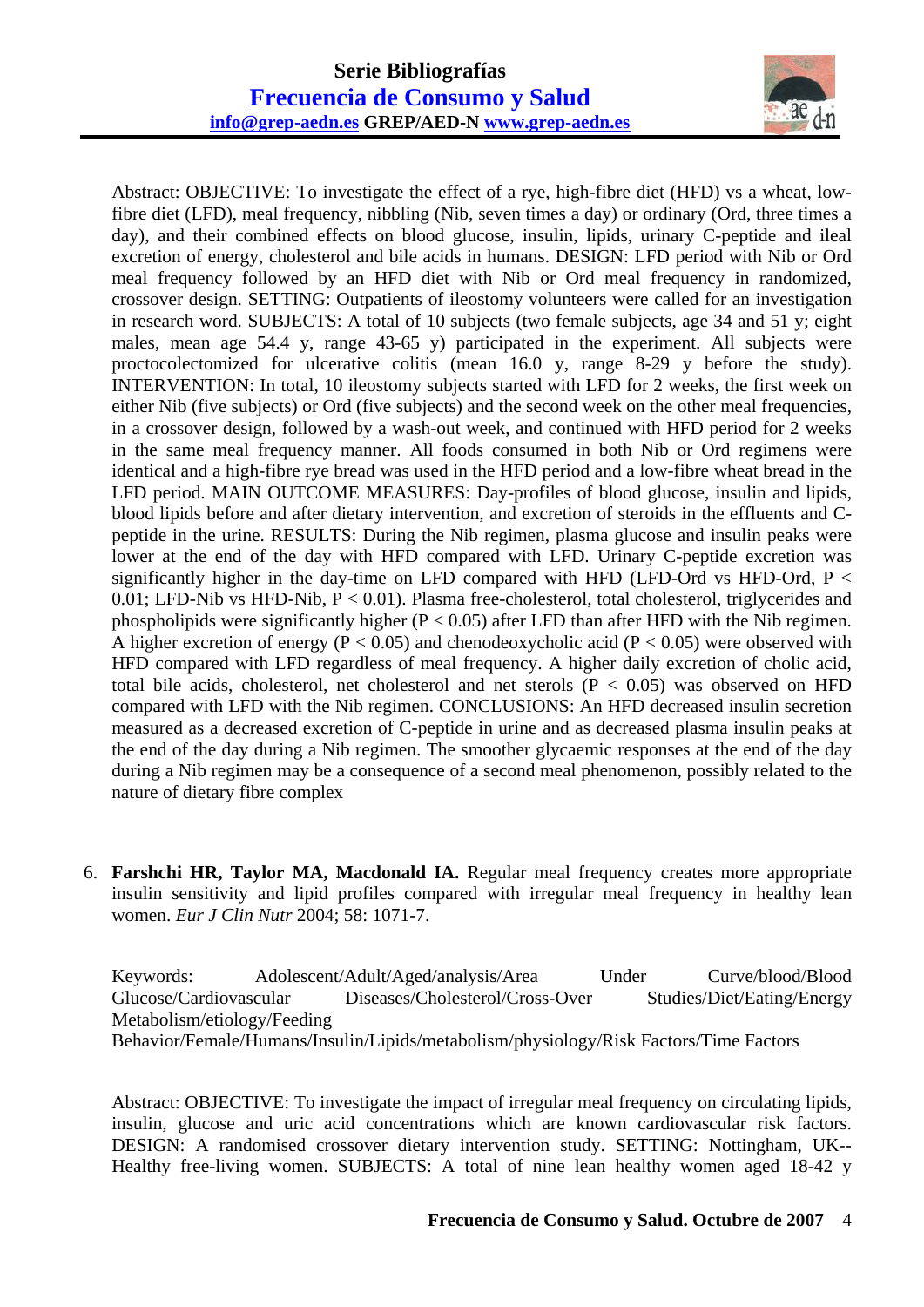

recruited via advertisement. INTERVENTION: A randomised crossover trial with two phases of 14 days each. In Phase 1, subjects consumed their normal diet on either 6 occasions per day (regular) or by following a variable meal frequency (3-9 meals/day, irregular). In Phase 2, subjects followed the alternative meal pattern to that followed in Phase 1, after a 2-week (wash-out) period. Subjects were asked to come to the laboratory after an overnight fast at the start and end of each phase. Blood samples were taken for measurement of circulating glucose, lipids, insulin and uric acid concentrations before and for 3 h after consumption of a high-carbohydrate test meal. RESULTS: Fasting glucose and insulin values were not affected by meal frequency, but peak insulin and AUC of insulin responses to the test meal were higher after the irregular compared to the regular eating patterns ( $P < 0.01$ ). The irregular meal frequency was associated with higher fasting total ( $P < 0.01$ ) and LDL ( $P < 0.05$ ) cholesterol. CONCLUSION: The irregular meal frequency appears to produce a degree of insulin resistance and higher fasting lipid profiles, which may indicate a deleterious effect on these cardiovascular risk factors. SPONSORSHIP:: The Ministry of Health and Medical Education, IR Iran

 7. **Farshchi HR, Taylor MA, Macdonald IA.** Decreased thermic effect of food after an irregular compared with a regular meal pattern in healthy lean women. *Int J Obes Relat Metab Disord* 2004; 28: 653-60.

Keywords: Adolescent/Adult/Aged/Anthropometry/Appetite/Cross-Over Studies/Diet/Eating/Energy Intake/Energy Metabolism/Feeding Behavior/Female/Humans/Oxidation-Reduction/physiology/Satiation

Abstract: OBJECTIVES: To investigate the impact of irregular meal frequency on body weight, energy intake, appetite and resting energy expenditure in healthy lean women. DESIGN: Nine healthy lean women aged 18-42 y participated in a randomised crossover trial consisting of three phases over a total of 43 days. Subjects attended the laboratory at the start and end of phases 1 and 3. In Phase 1 (14 days), subjects were asked to consume similar things as normal, but either on 6 occasions per day (regular meal pattern) or follow a variable predetermined meal frequency (between 3 and 9 meals/day) with the same total number of meals over the week. In Phase 2 (14 days), subjects continued their normal diet as a wash-out period. In Phase 3 (14 days), subjects followed the alternative meal pattern to that followed in Phase 1. Subjects recorded their food intake for three predetermined days during the irregular period when they were eating 9, 3 and 6 meals/day. They also recorded their food intake on the corresponding days during the regular meal pattern period. Subjects fasted overnight prior to each laboratory visit, at which fasting resting metabolic rate (RMR) was measured by open-circuit indirect calorimetry. Postprandial metabolic rate was then measured for 3 h after the consumption of a milkshake test meal (50% CHO, 15% protein and 35% fat of energy content). Subjects rated appetite before and after the test meal. RESULTS: There were no significant differences in body weight and 3-day mean energy intake between the regular and irregular meal pattern. In the irregular period, the mean energy intake on the day when 9 meals were eaten was significantly greater than when 6 or 3 meals were consumed (P=0.0001). There was no significant difference between the 3 days of the regular meal pattern. Subjective appetite measurement showed no significant differences before and after the test meal in all visits. Fasting RMR showed no significant differences over the experiment. The overall thermic effect of food (TEF) over the 3 h after the test meal was significantly lower after the irregular meal pattern (P=0.003). CONCLUSION: Irregular meal frequency led to a lower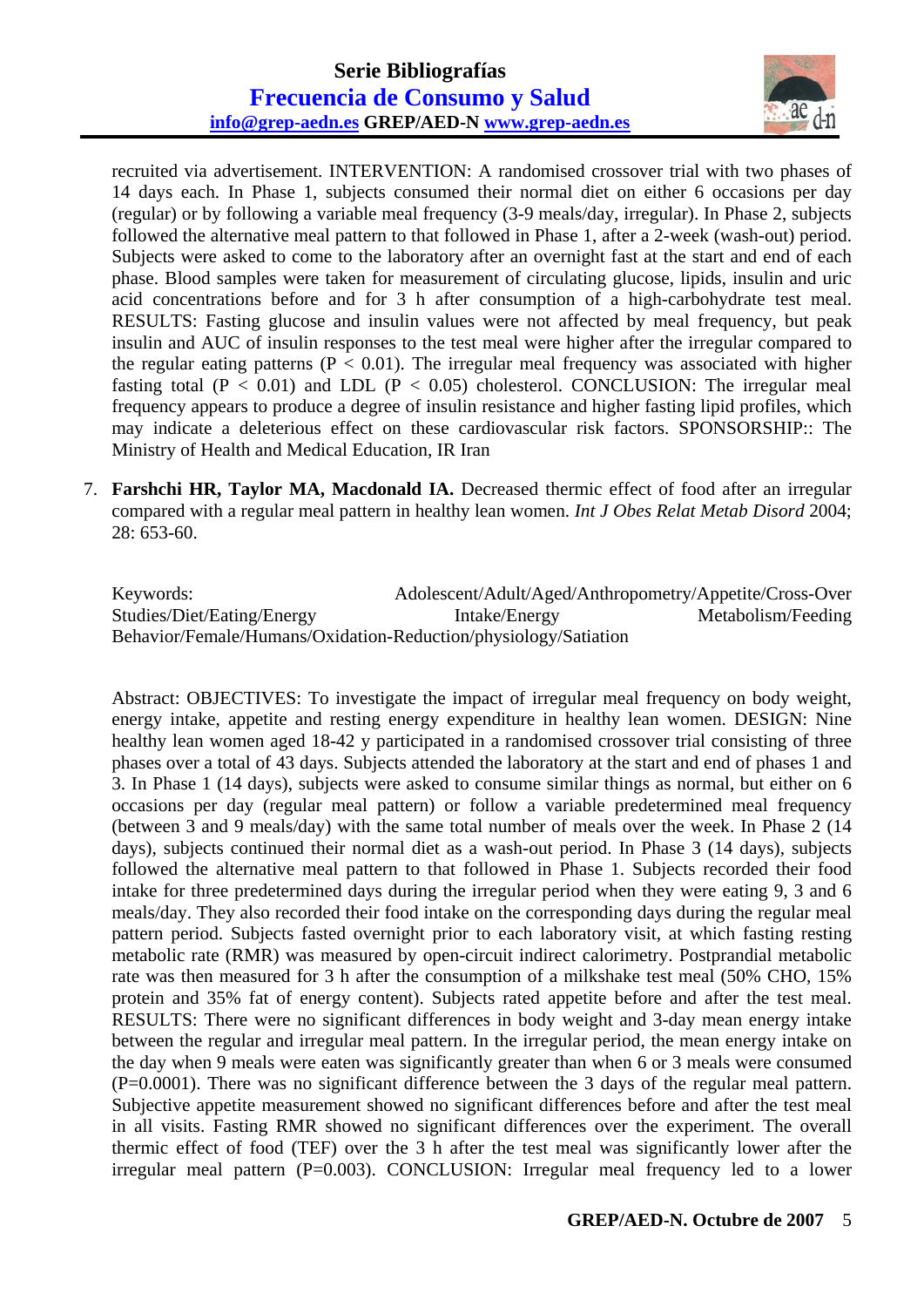

postprandial energy expenditure compared with the regular meal frequency, while the mean energy intake was not significantly different between the two. The reduced TEF with the irregular meal frequency may lead to weight gain in the long term

 8. **Westerterp-Plantenga MS, Kovacs EM, Melanson KJ.** Habitual meal frequency and energy intake regulation in partially temporally isolated men. *Int J Obes Relat Metab Disord* 2002; 26: 102-10.

Keywords: Adaptation,Physiological/Adolescent/Adult/Appetite/blood/Blood Glucose/Body Mass Index/Cross-Over Studies/Diet Records/Energy Intake/Food/Humans/Hunger/Male/metabolism/Questionnaires/Reference Values/Single-Blind Method/Taste/Time Factors

Abstract: OBJECTIVE: Assessment of a possible relationship between habitual as well as manipulated meal frequency, blood glucose pattern, macronutrient- and energy intake (EI), and energy intake regulation in partially temporally isolated men. DESIGN: A partially temporally isolated within-subject design assessing energy intake regulation in spite of intervention. Intervention consisted of manipulating meal frequency by offering iso-energetic (1 MJ) preloads high in fat or carbohydrate (CHO), with the same energy density. We have previously shown that after a high-CHO preload, inter-meal-interval was 1 h, while after a high-fat preload intermealinterval was 2 h. SUBJECTS: Twenty healthy young (18-31 y) normal weight (body mass index (BMI): 22.8+/-1.9 kg/m(2)) men. MEASUREMENTS: On two separate days, each after a different preload: subsequent subjects' responses to the preload, eg manipulated meal frequency; continuous blood glucose levels and blood glucose patterns: macronutrient composition of food intake; EI; appetite ratings; and taste perception. From controlled 3-day food intake diaries: habitual meal frequency; EI; and macronutrient-intake. RESULTS: Accuracy of energy intake regulation is expressed as minimizing the difference in energy intake, despite intervention. The difference in 24 h EI on the two test days after the preloads  $(r(2)=0.56; P<0.001)$  was a function of habitual meal frequency. Variation in energy intake was primarily explained by habitual meal frequency  $(r(2)=0.76; P<0.0001)$ . Adding macronutrient composition and number of blood glucose declines to this increased the explained variation to 86 and 96%, respectively. Percentage energy from CHO or from fat explained the variation in habitual meal frequency  $(r(2)=0.84; P<0.0001)$ . Adding the total number of blood-glucose declines to this increased the explained variation to 88%, and adding average baseline blood glucose levels, sweetness perception and hunger suppression during preload consumption increased the explained variation to 91%. Manipulated meal frequency was related to habitual meal frequency  $(r(2)=0.86; P<0.0001)$  and was a function of the number of transient and dynamic blood glucose declines  $(r(2)=0.74; P<0.0001)$ . CONCLUSION: Habitual meal frequency is of greater significance in energy intake regulation in healthy young men than manipulated meal frequency. Healthy young men with a high habitual meal frequency showed lower 24 h EI, and a smaller difference in EI after macronutrient specific preloads, compared to those with a low habitual meal frequency, thus showing a more accurate energy intake regulation. Habitual meal frequency is based upon a cluster of related factors including macronutrient composition of the food, sweetness perception, hunger suppression, blood glucose declines and average baseline blood glucose levels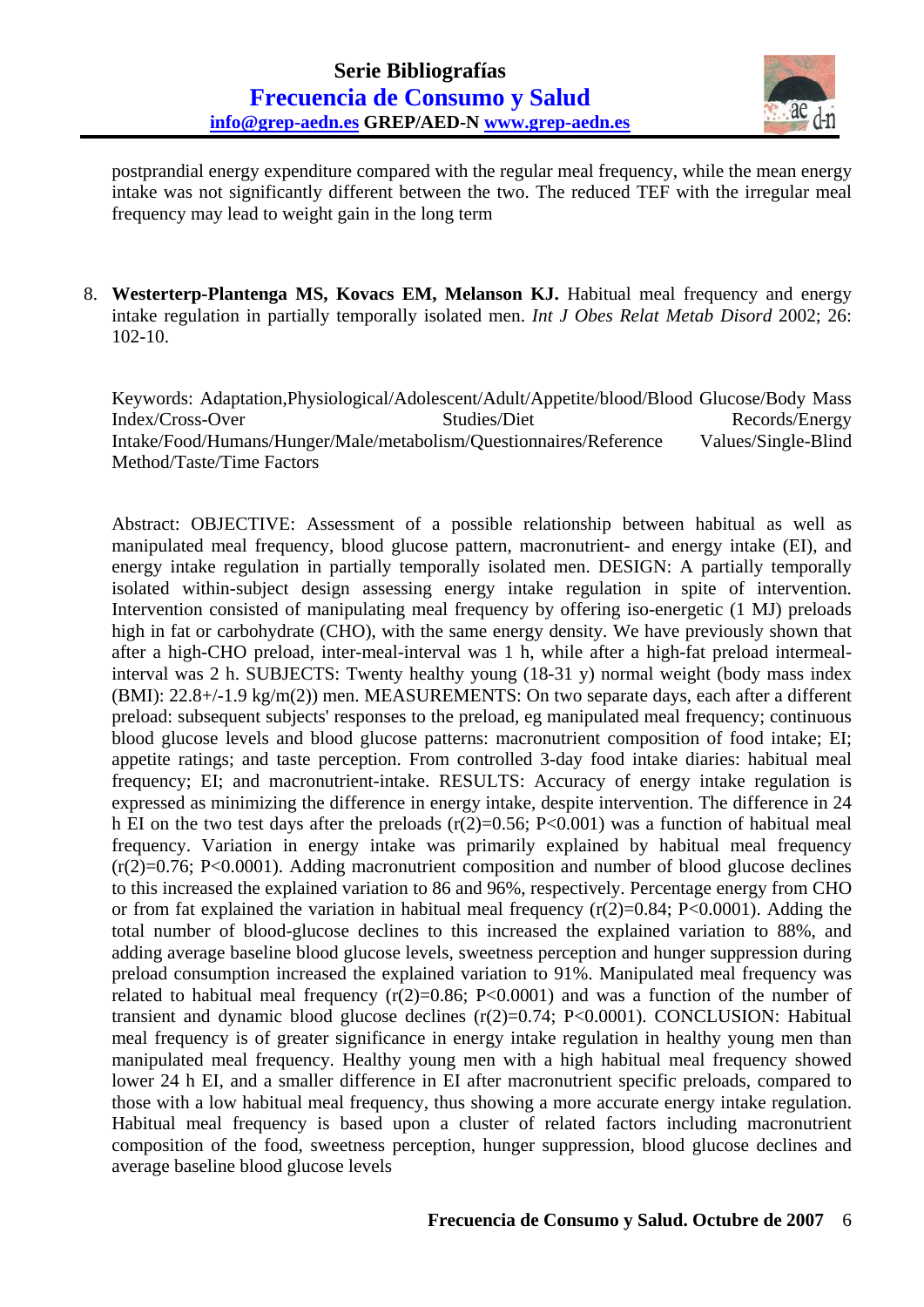

 9. **Taylor MA, Garrow JS.** Compared with nibbling, neither gorging nor a morning fast affect shortterm energy balance in obese patients in a chamber calorimeter. *Int J Obes Relat Metab Disord* 2001; 25: 519-28.

Keywords: Adult/Calorimetry/Diet/Eating/Energy Intake/Energy Metabolism/Exercise/Fasting/Feeding Behavior/Female/Food/Humans/metabolism/Middle Aged/Obesity

Abstract: OBJECTIVE: To test if a diet of 4.2 MJ/24 h as six isocaloric meals would result in a lower subsequent energy intake, or greater energy output than (a) 4.2 MJ/24 h as two isocaloric meals or (b) a morning fast followed by free access to food. DESIGN: Subjects were confined to the Metabolic Unit from 19:00 h on day 1 to 09:30 h on day 6. Each day they had a fixed diet providing 4.2 MJ with three pairs of meal patterns which were offered in random sequence. They were: six meals vs two meals without access to additional foods (6vs2), or six meals vs 2 meals with access to additional food  $(6+vs2+)$ , or six meals vs four meals  $(6+vsAMFAST)$ . In the AMFAST condition the first two meals of the day were omitted to reduce daily intake to 2.8 MJ and to create a morning fast, but additional food was accessible thereafter. Patients were confined in the chamber calorimeter from 19:00 h on day 2 until 09:00 h on day 4, and then from 19:00 h on day 4 to 09:00 h on day 6. The order in which each meal pattern was offered was balanced over time. MEASUREMENTS: Energy expenditure (chamber calorimetry), spontaneous activity (video) and energy intake (where additional foods were available) during the final 24 h of each dietary component. SUBJECTS: Ten (6vs2), eight (6+vs2+) and eight (6+vsAMFAST) women were recruited who had a BMI of greater than 25 kg/m2. RESULTS: From experiment 6vs2 the difference between energy expenditure with six meals (10.00 MJ) and two meals (9.96 MJ) was not significant (P=0.88). Energy expenditure between 23:00 h and 08:00 h ('night') was, however, significantly higher (P=0.02) with two meals (9.12 MJ/24 h) compared with six meals (8.34 MJ/24 h). The pattern of spontaneous physical activity did not differ significantly between these two meal patterns (P>0.05). Total energy intake was affected by neither meal frequency in experiment  $6+ys2+$  (10.75 MJ with six, 11.08 MJ with two; P=0.58) nor a morning fast in experiment 6+vsAMFAST (8.55 MJ/24 h with six, 7.60 MJ with AMFAST; P=0.40). The total diet of subjects who had a morning fast tended to have a lower percentage of total energy from carbohydrate (40%) than when they had six meals per 24 h (49%) ( $P=0.05$ ). Subsequent energy balance was affected by neither meal frequency (6vs2; P=0.88, 6+vs2+; P=0.50) nor a morning fast (P=0.18). CONCLUSIONS: In the short term, meal frequency and a period of fasting have no major impact on energy intake or expenditure but energy expenditure is delayed with a lower meal frequency compared with a higher meal frequency. This might be attributed to the thermogenic effect of food continuing into the night when a later, larger meal is given. A morning fast resulted in a diet which tended to have a lower percentage of energy from carbohydrate than with no fast

 10. **Speechly DP, Buffenstein R.** Greater appetite control associated with an increased frequency of eating in lean males. *Appetite* 1999; 33: 285-97. Keywords: Adult/Appetite/Appetite Regulation/blood/Blood Glucose/Eating/Feeding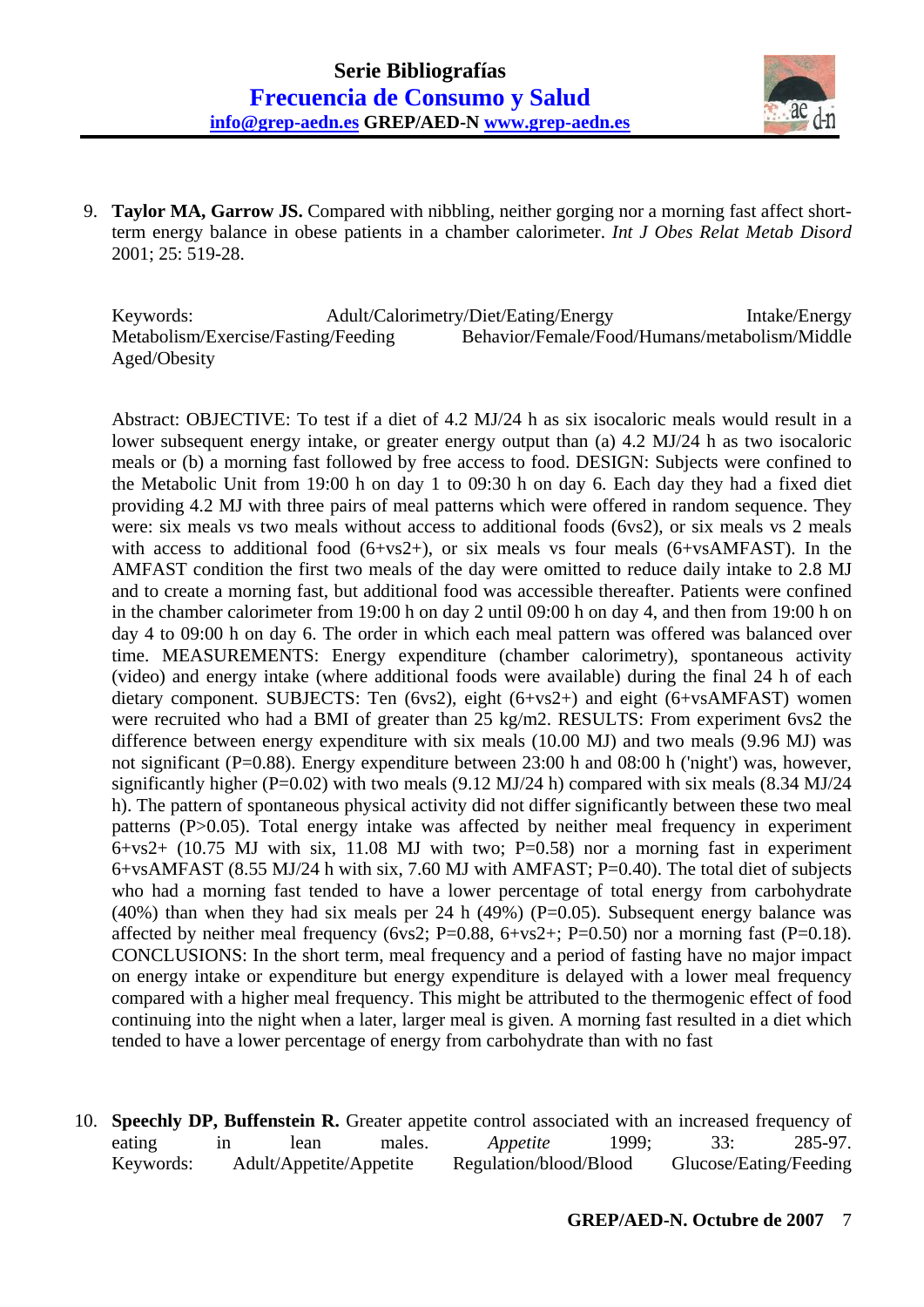

Behavior/Humans/Hunger/Insulin/Male/metabolism/physiology/Questionnaires/Satiety Response/Time Factors

Abstract: Eight healthy males of age 22.9+/-4.2 years (mean+/-SD) and body weight 73.26+/-11.50 kg, with BMI of 23.11+/-2.84 kg/m(2)underwent two different eating meal frequency patterns on 2 separate days. On both days they were fed approximately 33.3% of their average daily energy requirements as a breakfast pre-load meal: served either as a single meal (SINGLE) or divided into five equal portions (served hourly) (MULTI). Five and a half hours after the initial meal, an ad libitum meal was served. Venous blood was tested to determine plasma glucose and serum insulin concentrations every hour until the ad libitum lunch, and at 15-, 45- and 75-min after lunch. Visual analogue scales (VAS) were completed every hour until the ad libitum lunch, and at 15-, 45- and 75-min after lunch as a measure to determine hunger, appetite and satiety indices. Although both groups were fed isocaloric and identical macronutrient "breakfast pre-loads" (3450+/-466 kJ), the SINGLE group consumed 26.6% more  $(p<0.02)$  energy in the ad libitum lunch (5111+/-1502 kJ vs. 3752+/-893 kJ) than the MULTI group did. The pre-load feeding pattern had no effect on blood glucose responses throughout the trial. Following the larger SINGLE pre-load, serum insulin concentration rose to a higher  $(p<0.01)$  level compared to the first of the MULTI pre-load meals (123.04+/-61.51 microIU/ml vs. 37. 30+/-26.65 microIU/ml SINGLE vs. MULTI, respectively). Serum insulin rose to a higher  $(p<0.01)$  level following the fifth and final of the MULTI pre-load meals compared to the serum insulin levels in the SINGLE group at the same time into the trial (74. 21+/-51.64 microIU/ml vs. 24.98+/-13.46 microIU/ml MULTI vs. SINGLE, respectively). Despite consuming more energy in the ad libitum lunch, the SINGLE group showed no difference in serum insulin concentration following the ad libitum lunch compared to the insulin response of the MULTI group. These data suggest that when the nutrient load was spread into equal amounts and consumed evenly through the day in lean healthy males, there was an enhanced control of appetite. This greater control of satiety when consuming smaller multiple meals may possibly be linked to an attenuation in insulin response although clearly both other physical (gastric stretch) and physiological (release of gastric hormones) factors may also be affected by the periodicity of eating

 11. **Iwao S, Mori K, Sato Y.** Effects of meal frequency on body composition during weight control in boxers. *Scand J Med Sci Sports* 1996; 6: 265-72.

| Keywords: | Adult/Body                                       | Composition/Body                                                                          | Mass | Index/Body           |
|-----------|--------------------------------------------------|-------------------------------------------------------------------------------------------|------|----------------------|
|           | Weight/Boxing/Creatine/Diet/Diet,Reducing/Energy |                                                                                           |      | Metabolism/Food/Food |
|           |                                                  | Habits/Humans/metabolism/methods/Methylhistidines/Myofibrils/physiology/urine/Weight Loss |      |                      |

Abstract: The effects of meal frequency on changes in body composition by food restriction were investigated. Twelve boxers were divided between a two meals day-1 group (the 2M group) and a six meals day-1 group (the 6M group). Both groups ingested 5.02 MJ (1200 kcal) day-1 for 2 weeks. Although there was no difference in change of body weight by food restriction between the two groups, the decrease in lean body mass (LBM) was significantly greater in the 2M group than in the 6M group. The decrease in urinary 3-methylhistidine/creatinine was significantly greater in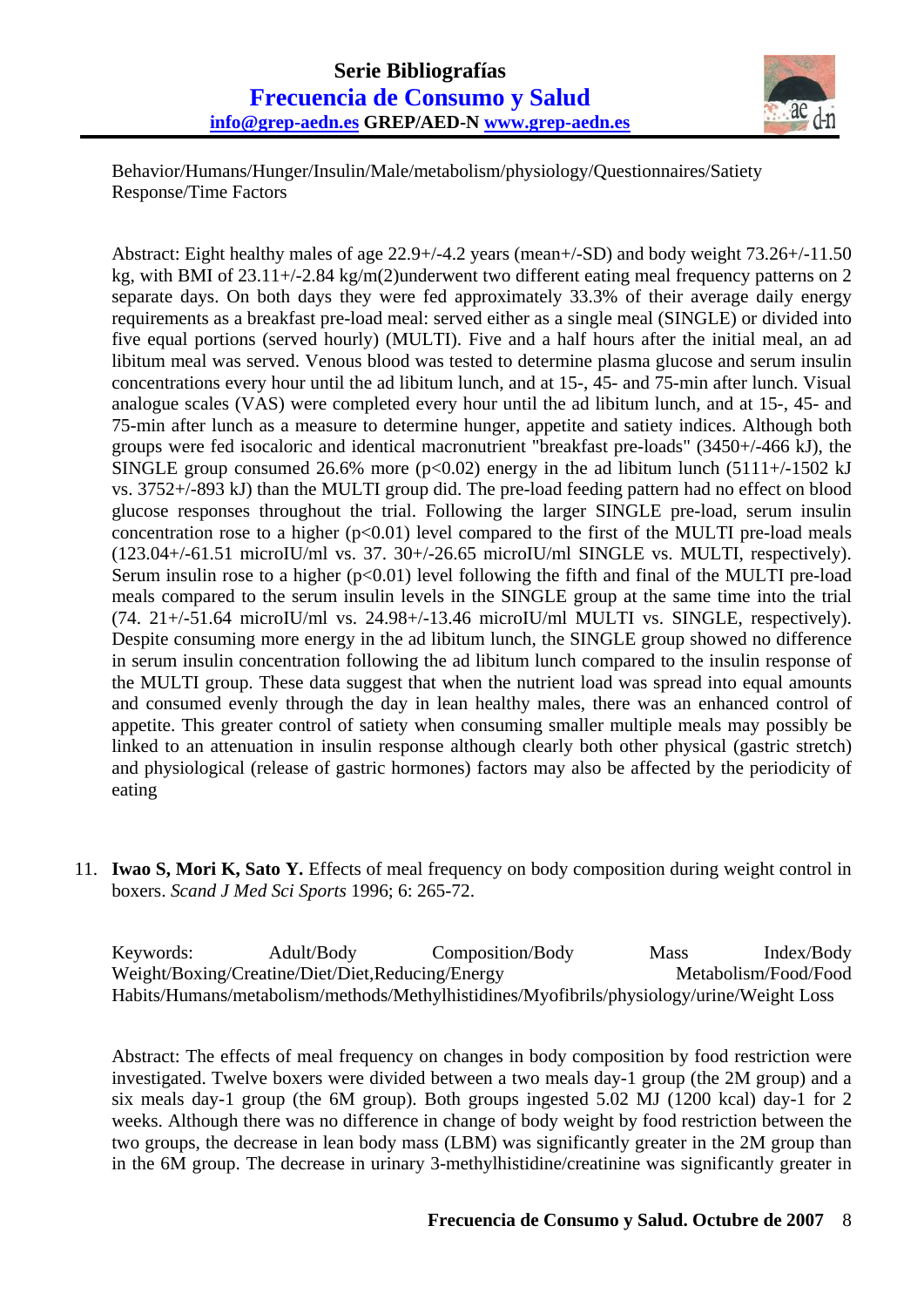

the 6M group than in the 2M group. These results suggest that the lower frequency of meal intake leads to a greater myoprotein catabolism even if the same diet is consumed

 12. **Murphy MC, Chapman C, Lovegrove JA, Isherwood SG, Morgan LM, Wright JW et al.** Meal frequency; does it determine postprandial lipaemia? *Eur J Clin Nutr* 1996; 50: 491-7.

Keywords: Adult/analogs & derivatives/analysis/blood/Blood Glucose/Cholesterol/Cholesterol,HDL/Cholesterol,LDL/Cohort Studies/Cross-Over Studies/Diet/Eating/Energy Intake/Fasting/Fatty Acids,Nonesterified/Female/Food/Gastric Emptying/Gastric Inhibitory Polypeptide/Glucagon/Humans/Insulin/Lipid Metabolism/Lipids/Lipoprotein Lipase/metabolism/physiology/Postprandial Period/Triglycerides

Abstract: OBJECTIVE: To determine the effect of altering meal frequency on postprandial lipaemia and associated parameters. DESIGN: A randomized open cross over study to examine the programming effects of altering meal frequency. A standard test meal was given on three occasions following: (i) the normal diet; (ii) a period of two weeks on a nibbling and (iii) a period of two weeks on a gorging diet. SETTING: Free living subjects associated with the University of Surrey. SUBJECTS: Eleven female volunteers (age 22 +/- 0.89 y) were recruited. INTERVENTIONS: The subjects were requested to consume the same foods on either a nibbling diet (12 meals per day) or a gorging diet (three meals per day) for a period of two weeks. The standard test meal containing 80 g fat, 63 g carbohydrate and 20 g protein was administered on the day prior to the dietary intervention and on the day following each period of intervention. MAJOR OUTCOME MEASURES: Fasting and postprandial blood samples were taken for the analysis of plasma triacylglycerol, non-esterified fatty acids, glucose, immunoreactive insulin, glucosedependent insulinotropic polypeptide levels (GIP) and glucagon-like peptide (GLP-1), fasting total, low density lipoprotein (LDL)- and high density lipoprotein (HDL)-cholesterol concentrations and postheparin lipoprotein lipase (LPL) activity measurements. Plasma paracetamol was measured following administration of a 1.5 g paracetamol load with the meal as an index of gastric emptying. RESULTS: The compliance to the two dietary regimes was high and there were no significant differences between the nutrient intakes on the two intervention diets. There were no significant differences in fasting or postprandial plasma concentrations of triacylglycerol, non-esterified fatty acids, glucose, immunoreactive insulin, GIP and GLP-1 levels, in response to the standard test meal following the nibbling or gorging dietary regimes. There were no significant differences in fasting total or LDL-cholesterol concentrations, or in the 15 min postheparin lipoprotein lipase activity measurements. There was a significant increase in HDLcholesterol in the subjects following the gorging diet compared to the nibbling diet. DISCUSSION: The results suggest that previous meal frequency for a period of two weeks in young healthy women does not alter the fasting or postprandial lipid or hormonal response to a standard high fat meal. CONCLUSIONS: The findings of this study did not confirm the previous studies which suggested that nibbling is beneficial in reducing the concentrations of lipid and hormones. The rigorous control of diet content and composition in the present study compared with others, suggest reported effects of meal frequency may be due to unintentional alteration in nutrient and energy intake in previous studies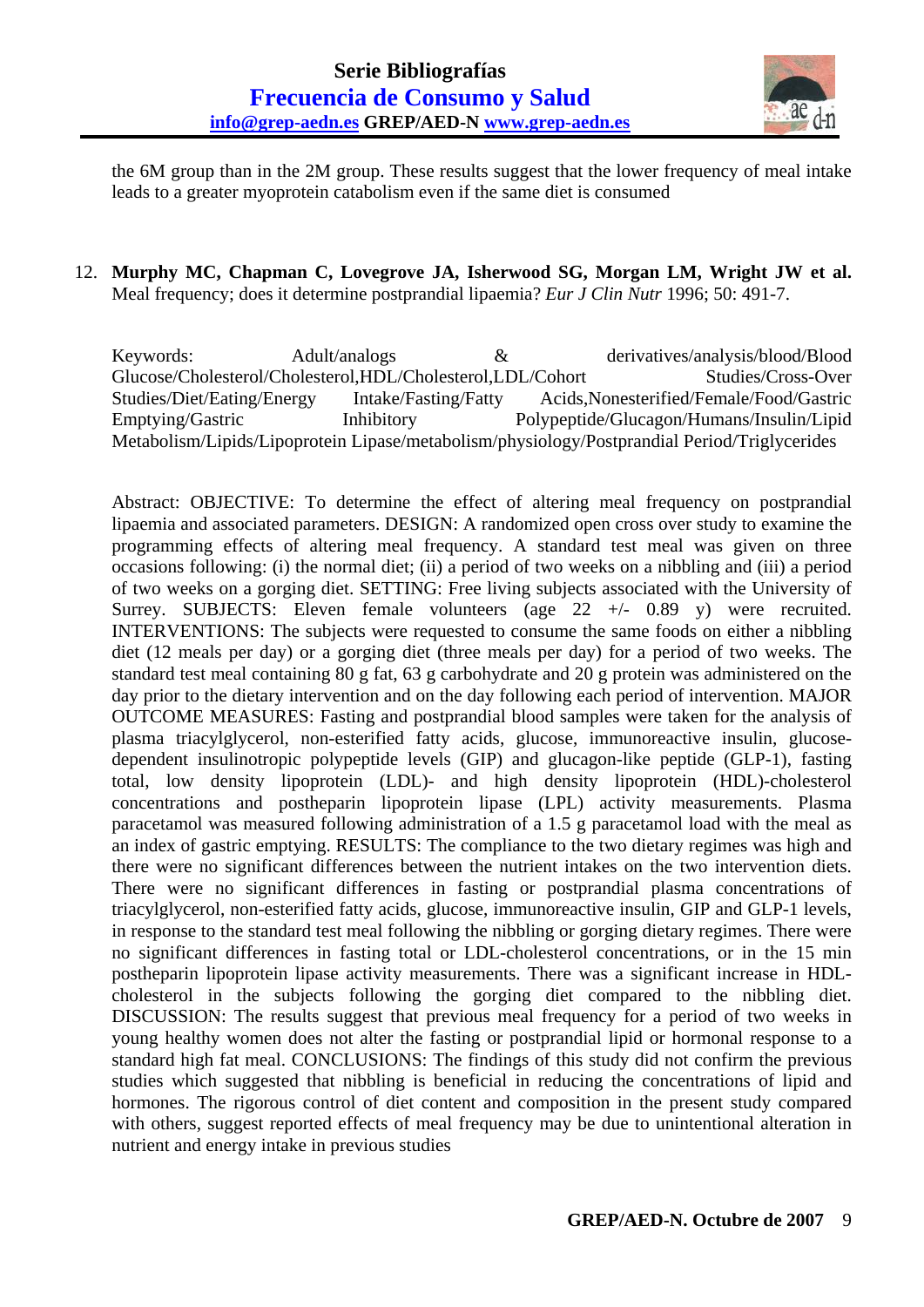

 13. **Vaz M, Turner A, Kingwell B, Chin J, Koff E, Cox H et al.** Postprandial sympatho-adrenal activity: its relation to metabolic and cardiovascular events and to changes in meal frequency. *Clin Sci (Lond)* 1995; 89: 349-57.

Keywords: Adult/analysis/blood/Blood Pressure/Cardiovascular Physiology/Eating/Epinephrine/Feeding Behavior/Heart Rate/Humans/Insulin/Male/metabolism/Norepinephrine/physiology/Postprandial Period/secretion/Sympathetic Nervous System

Abstract: 1. Sympatho-adrenal activity was measured after the consumption of a 3.15 MJ mixed meal. Whole-body noradrenaline spillover rates, forearm plasma noradrenaline spillover and adrenaline secretion rates were derived using isotope dilution methodology. Heart rate and blood pressure spectral analysis measurements were also made. The relation of sympathoadrenal activity to thermogenic and cardiovascular events was studied. Sympathetic nervous and thermogenic responses were measured for 120 min after the single 3.15 MJ meal and compared with those after three 1.05 MJ meals, given 30 min apart. 2. Whole-body and forearm plasma noradrenaline spillover, and the 0.1 Hz component of systolic pressure power all increased significantly postprandially, while the 0.1 Hz component of heart rate variability, an indirect index of cardiac sympathetic nervous activity, remained unaltered. Adrenaline secretion was unaltered postprandially. Whole-body plasma noradrenaline spillover and thermogenesis during the 120 min postprandial period were 37% and 36% higher after the single meal as compared with the multiple meals, although this was not statistically significant. 3. The sympathetic neural responses were delayed in relation to peak plasma insulin levels and sustained in the face of declining insulin levels. Energy expenditure increased significantly postprandially, but there was no direct quantitative relationship to plasma noradrenaline spillover. Forearm oxygen consumption did not increase postprandially despite significant increases in regional noradrenaline spillover. Thus, no close relation was demonstrated between postprandial sympathetic nervous activation and either insulin secretion or thermogenesis

 14. **Jones PJ, Namchuk GL, Pederson RA.** Meal frequency influences circulating hormone levels but not lipogenesis rates in humans. *Metabolism* 1995; 44: 218-23.

Keywords: Adult/blood/Deuterium Oxide/Diet/Eating/Energy Intake/Gastric Inhibitory Polypeptide/Humans/Insulin/Male/Triglycerides

Abstract: To determine whether human lipogenesis is influenced by the frequency of meal consumption, 12 subjects were divided into two groups and fed isocaloric nutritionally adequate liquid diets over 3 days, either as three larger diurnal ( $n = 6$ ) or as six small, evenly spaced ( $n = 6$ ) meals per day. On day 2 (08:00 h) of each diet period, 0.7 g deuterium (D) oxide/kg body water was administered and blood was collected every 4 hours over 48 hours for measurement of plasma insulin and glucose-dependent insulinotropic polypeptide (GIP) levels. At each time point, the incorporation of D into plasma triglyceride fatty acid (TG-FA) was also determined by isotope ratio mass spectrometry after TG-FA extraction and combustion/reduction. Insulin and GIP levels

## **Frecuencia de Consumo y Salud. Octubre de 2007** 10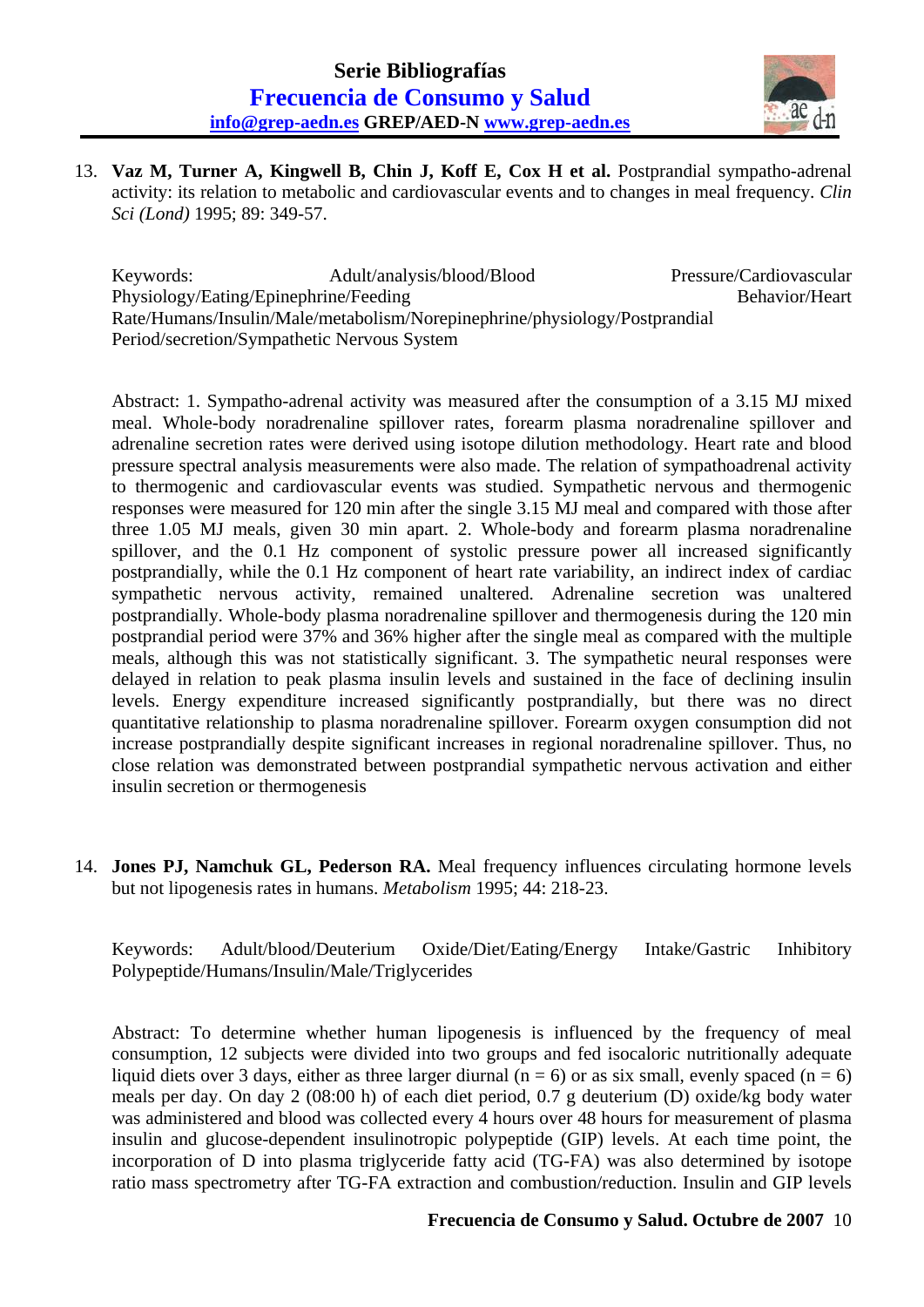

were elevated over daytime periods in subjects fed three versus six meals per day. Contribution of de novo synthesis to total TG-FA production was not significantly different for days 2 and 3 in subjects consuming three  $(6.56\% +/- 1.32\%$  and  $6.64\% +/- 2.08\%$ , respectively) and six  $(7.67\% +/-$ 2.29% and 7.88% +/- 1.46%, respectively) meals per day. Net TG-FA synthesis rates over days 2 and 3 were 1.47  $+/-$  0.33 and 1.55  $+/-$  0.53 g/d, respectively, for subjects fed three meals per day, and 1.64  $+/-$  0.47 and 1.69  $+/-$  0.30 g/d for subjects fed six meals per day. These findings suggest that consuming fewer but larger daily meals is not accompanied by increases in TG-FA synthesis, despite the observation of hormonal peaks

 15. **Arnold L, Ball M, Mann J.** Metabolic effects of alterations in meal frequency in hypercholesterolaemic individuals. *Atherosclerosis* 1994; 108: 167-74.

Keywords: administration & dosage/Adult/Aged/analysis/blood/Blood Glucose/Body Weight/C-Peptide/Cholesterol/Creatinine/Cross-Over Studies/Diet/Dietary Fats/Eating/Fasting/Female/Humans/Hypercholesterolemia/Insulin/Lipid Metabolism/Lipids/Male/metabolism/Middle Aged/Time Factors/Triglycerides

Abstract: It has been suggested that the metabolic consequences of a given diet may depend in part on the frequency with which meals are eaten. To investigate the effects of meal frequency on plasma lipid metabolism, 16 free-living hypercholesterolaemic men and women consumed their usual diet as 3 or 9 meals/day in random order for 4 weeks. Dietary macronutrient intake and body weight remained similar on the 2 regimens. Fasting plasma lipids were measured after 2, 3 and 4 weeks on each regimen and there were no significant differences in the fasting concentrations of plasma total, LDL, and HDL cholesterol, triglycerides, apolipoprotein A-I and B and the ratio of total: LDL and LDL:HDL cholesterol (HDL-C) on the two diets. The mean (+/- S.D.) fasting total cholesterol was  $6.73 +/- 0.74$  and  $6.81 +/- 0.88$  mmol/l on 3 and 9 meals/day, respectively and LDL-C was 4.77  $\pm$ /- 0.66 and 4.87  $\pm$ /- 0.78 mmol/l, respectively. There was also no significant variation in the response of plasma triglycerides or serum insulin to a high fat meal following a 3 week adaptation to regimens of 3 and 9 meals/day. Finally the 24 h urinary output of C-peptide was similar on each diet. The consumption of isoenergetic diets as 3 and 9 meals/day did not influence fasting plasma lipid levels, C-peptide excretion or the plasma triglyceride response to a high fat meal of a group of free living hypercholesterolaemic subjects

 16. **Verboeket-van de Venne WP, Westerterp KR, Kester AD.** Effect of the pattern of food intake on human energy metabolism. *Br J Nutr* 1993; 70: 103-15.

Keywords: Adult/Body Composition/Body Mass Index/Body Temperature Regulation/Body Weight/Circadian Rhythm/Energy Intake/Energy Metabolism/Exertion/Feeding Behavior/Food/Humans/Male/metabolism/Middle Aged/physiology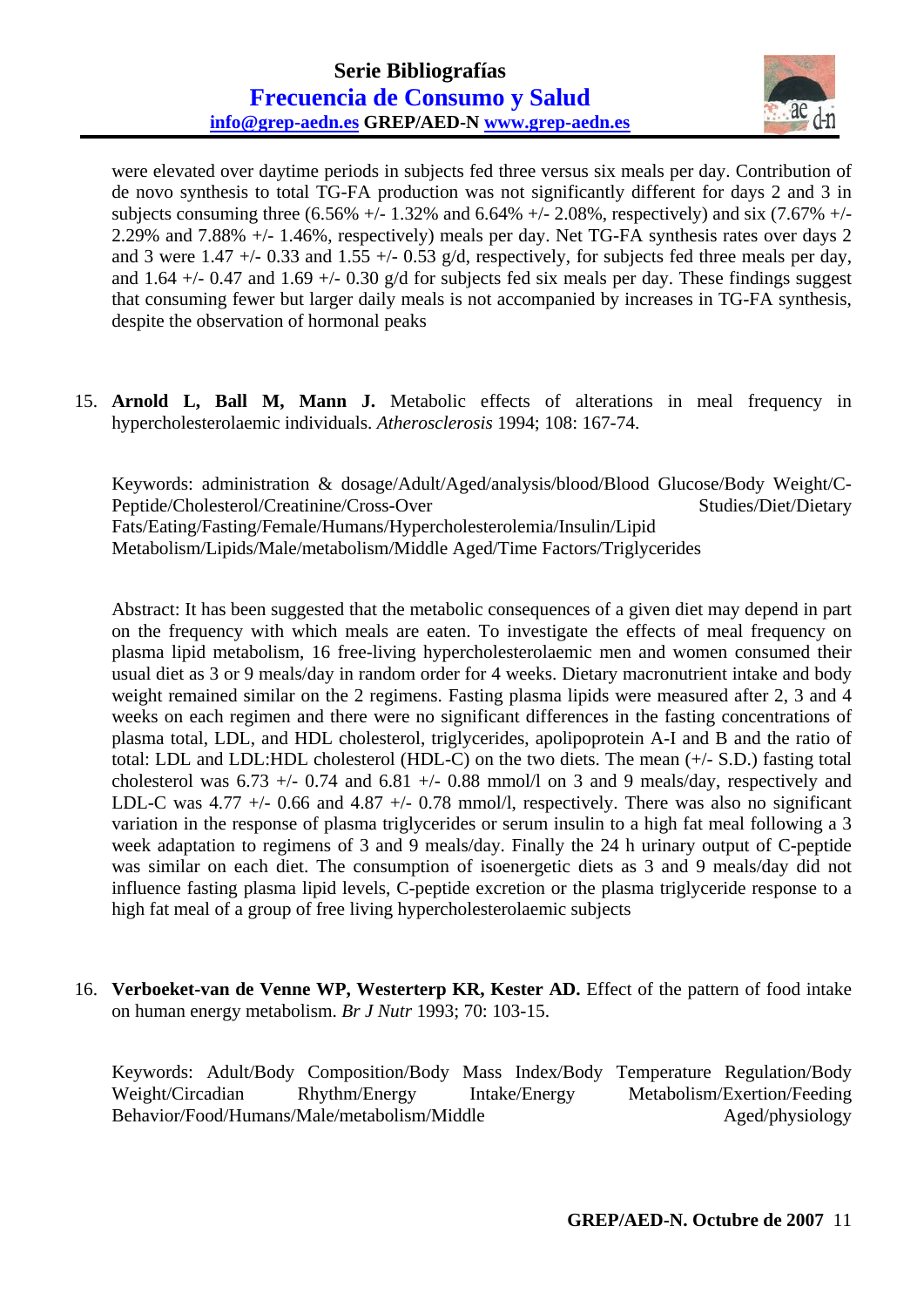## **Serie Bibliografías Frecuencia de Consumo y Salud info@grep-aedn.es GREP/AED-N www.grep-aedn.es**



Abstract: The pattern of food intake can affect the regulation of body weight and lipogenesis. We studied the effect of meal frequency on human energy expenditure (EE) and its components. During 1 week ten male adults (age 25-61 years, body mass index 20.7-30.4 kg/m2) were fed to energy balance at two meals/d (gorging pattern) and during another week at seven meals/d (nibbling pattern). For the first 6 d of each week the food was provided at home, followed by a 36 h stay in a respiration chamber. O2 consumption and CO2 production (and hence EE) were calculated over 24 h. EE in free-living conditions was measured over the 2 weeks with doublylabelled water (average daily metabolic rate, ADMR). The three major components of ADMR are basal metabolic rate (BMR), diet-induced thermogenesis (DIT) and EE for physical activity (ACT). There was no significant effect of meal frequency on 24 h EE or ADMR. Furthermore, BMR and ACT did not differ between the two patterns. DIT was significantly elevated in the gorging pattern, but this effect was neutralized by correction for the relevant time interval. With the method used for determination of DIT no significant effect of meal frequency on the contribution of DIT to ADMR could be demonstrated

 17. **Arnold LM, Ball MJ, Duncan AW, Mann J.** Effect of isoenergetic intake of three or nine meals on plasma lipoproteins and glucose metabolism. *Am J Clin Nutr* 1993; 57: 446-51.

| Keywords: | Adult/blood/Blood                                                           | Glucose/Body | Weight/ $C$ - |
|-----------|-----------------------------------------------------------------------------|--------------|---------------|
|           | Peptide/Cholesterol/Cholesterol,HDL/Cholesterol,LDL/Creatinine/Diet/Energy  |              |               |
|           | Intake/Fasting/Female/Food/Glucose                                          |              | Tolerance     |
|           | Test/Humans/Insulin/Lipids/Lipoproteins/Male/metabolism/Triglycerides/urine |              |               |

Abstract: To investigate the effects of meal frequency on plasma lipid and carbohydrate metabolism, 19 healthy normocholesterolemic free-living men and women consumed their usual diet as three or nine meals per day in random order for 2 wk each. There was no significant difference in macronutrient intake. Compared with the three-meal/d diet, nine meals per day reduced fasting plasma total, low-density lipoprotein (LDL), and high-density lipoprotein (HDL) cholesterol by 6.5% (P < 0.005), 8.1% (P < 0.005), and 4.1% (P < 0.05), respectively. Body weight, fasting triglycerides, apolipoproteins A-I and B, and the LDL-HDL cholesterol ratios were not different for the two diets, as were 24-h urinary C peptide-creatinine ratios and insulin-glucose response to a glucose load. The insulin-glucose curve measured over 3 h in the evening after the evening meal was flatter for the nine meals, but the areas under the curves were not significantly different. Increasing meal frequency while maintaining a constant nutrient intake produces a small but significant decrease in LDL cholesterol in normolipidemic free-living subjects

 18. **Bertelsen J, Christiansen C, Thomsen C, Poulsen PL, Vestergaard S, Steinov A et al.** Effect of meal frequency on blood glucose, insulin, and free fatty acids in NIDDM subjects. *Diabetes Care* 1993; 16: 4-7.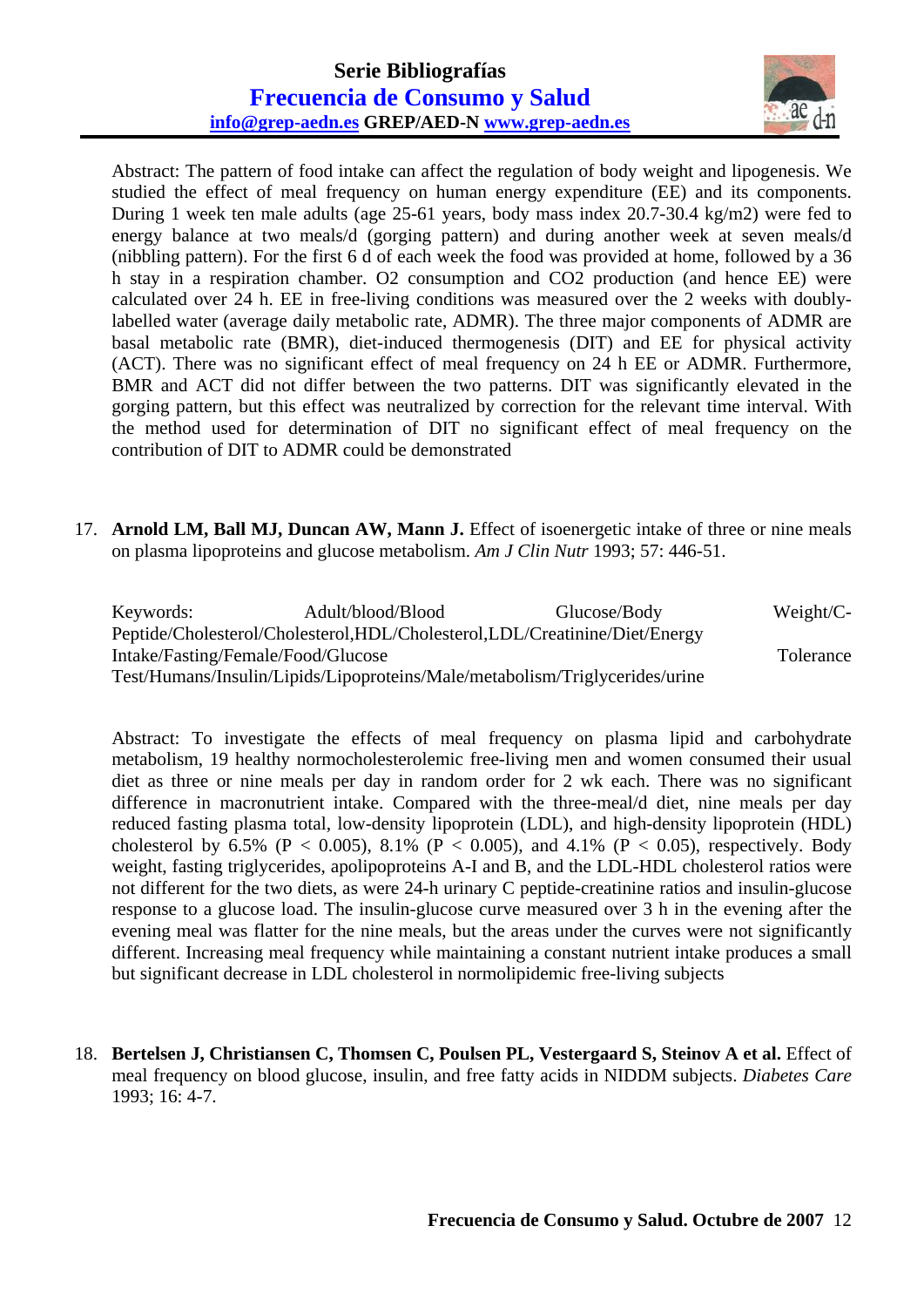

Keywords: blood/Blood Glucose/Diabetes Mellitus,Type 2/Diet/Eating/Fatty Acids,Nonesterified/Female/Glycosuria/Humans/Insulin/Male/metabolism/Middle Aged/Time Factors/urine

Abstract: OBJECTIVE--We studied the effects of meal frequency on blood glucose, serum insulin, and FFAs in 12 NIDDM subjects. RESEARCH DESIGN AND METHODS--Subjects were assigned in random order to two 8-hr observation periods after an overnight fast. They received isocaloric diets with similar composition either as six small or as two large meals. At the end of each study period, an IVGTT was given. RESULTS--Two large meals induced an 84% greater maximum amplitude of glucose excursions than six small meals  $(6.1 +/- 0.5$  vs.  $3.3 +/- 0.5$  mM, P  $< 0.005$ ) and higher insulin responses (P  $< 0.03$ ). The Kg response to an IVGTT did not differ in the two situations. The average FFA level was lowest in response to frequent meals  $(P < 0.02)$ . CONCLUSIONS--A higher meal frequency acutely subdues glucose excursions and reduces insulin and FFA levels during the daytime in older NIDDM subjects

 19. **Brighenti F, Ciappellano S, Vuksan V, Rao AV, Wolever TM, Jenkins A et al.** Is colonic fermentation minimized by increasing meal frequency? *Eur J Clin Nutr* 1991; 45: 221-6.

Keywords: Acetates/administration & dosage/Adult/Analysis of Variance/blood/Colon/Diet/Dietary Carbohydrates/Dietary Fats/Fermentation/Food Habits/Humans/Intestinal Absorption/Lipid Metabolism/Male/metabolism/physiology

Abstract: It has been suggested that, although increasing meal frequency has metabolic advantages in terms of carbohydrate and lipid metabolism, the efficiency of small intestinal absorption may be enhanced, thus reducing the extent of colonic fermentation. Since this may be undesirable, we have tested whether increasing meal frequency reduces the amount of carbohydrate fermented into the colon. Accordingly, seven healthy male volunteers took, in random order, two identical 2-week metabolic diets divided into either seventeen or three meals daily. On day 13 of each period measurements were made throughout the day of breath H2 and serum acetate, as markers of colonic fermentation. Mean levels of both breath H2 and acetate were similar on both diets, being lower on nibbling by 3.2 +/- 0.8 ppm and 25 +/- 9 mumols/l respectively (not significant). This study failed to demonstrate an effect of more efficient carbohydrate absorption with increased meal frequency

 20. **Jenkins DJ, Wolever TM, Vuksan V, Brighenti F, Cunnane SC, Rao AV et al.** Nibbling versus gorging: metabolic advantages of increased meal frequency. *N Engl J Med* 1989; 321: 929-34.

Keywords: 3-Hydroxybutyric Acid/Adult/analysis/Apolipoproteins B/blood/Blood Glucose/C-Peptide/Cholesterol/Cholesterol,LDL/Diet/Dietary Carbohydrates/Eating/Fasting/Fatty Acids,Nonesterified/Food/Glucose Tolerance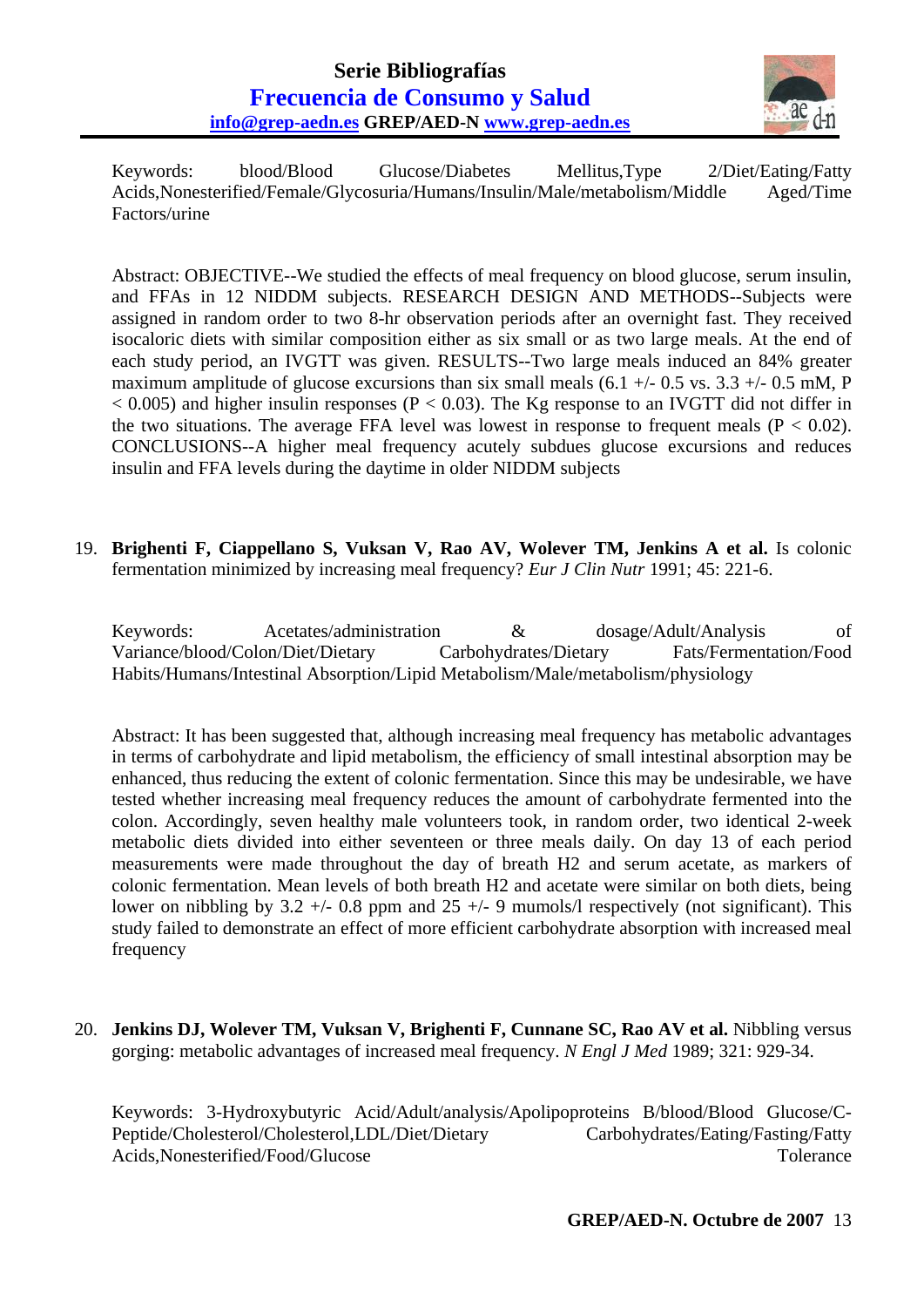

Test/Humans/Hydrocortisone/Hydroxybutyrates/Insulin/Lipids/Male/metabolism/Middle Aged/secretion/Triglycerides/urine

Abstract: We studied the effect of increasing the frequency of meals on serum lipid concentrations and carbohydrate tolerance in normal subjects. Seven men were assigned in random order to two metabolically identical diets. One diet consisted of 17 snacks per day (the nibbling diet), and the other of three meals per day (the three-meal diet); each diet was followed for two weeks. As compared with the three-meal diet, the nibbling diet reduced fasting serum concentrations of total cholesterol, low-density lipoprotein cholesterol, and apolipoprotein B by a mean  $(+/-$  SE) of 8.5  $+/-$ 2.5 percent (P less than 0.02), 13.5 +/- 3.4 percent (P less than 0.01), and 15.1 +/- 5.7 percent (P less than 0.05), respectively. Although the mean blood glucose level and serum concentrations of free fatty acids, 3-hydroxybutyrate, and triglyceride were similar during both diets, during the nibbling diet the mean serum insulin level decreased by 27.9 +/- 6.3 percent (P less than 0.01) and the mean 24-hour urinary C-peptide output decreased by 20.2 +/- 5.6 percent (P less than 0.02). In addition, the mean 24-hour urinary cortisol excretion was lower by  $17.3 +/- 5.9$  percent (P less than 0.05) at the end of the nibbling diet than at the end of the three-meal diet. The blood glucose, serum insulin, and C-peptide responses to a standardized breakfast and the results of an intravenous glucose-tolerance test conducted at the end of each diet were similar. We conclude that in addition to the amount and type of food eaten, the frequency of meals may be an important determinant of fasting serum lipid levels, possibly in relation to changes in insulin secretion

 21. **Arnold L, Mann JI, Ball MJ.** Metabolic effects of alterations in meal frequency in type 2 diabetes. *Diabetes Care* 1997; 20: 1651-4.

Keywords: Aged/analysis/blood/Blood Glucose/Creatinine/Cross-Over Studies/Diabetes Mellitus,Type 2/Diet/diet therapy/Fasting/Female/Food/Food Habits/Glucose Intolerance/Humans/Insulin/Lipid Metabolism/Lipids/Male/metabolism/methods/Middle Aged/physiology

Abstract: OBJECTIVE: The effects of altering meal frequency on measures of glucose and lipid metabolism in type 2 diabetes were examined by comparing isocaloric dietary regimens in which daily food intake was provided by three or nine meals each day. RESEARCH DESIGN AND METHODS: A total of 13 free-living men and women with type 2 diabetes or persistently impaired glucose tolerance participated in a randomized crossover study in which three- and ninemeal regimes were followed for 4-week periods. Fasting plasma lipid and lipoprotein, glucose and insulin concentrations were measured at weekly intervals and glucose, insulin, and triglyceride responses following a 75-g glucose load at weeks 2 and 4 of each diet period. Dietary intake was also recorded during these weeks. RESULTS: Nutrient intakes and all measures of carbohydrate and lipid metabolism were similar on the three- and nine-meal regimes. CONCLUSIONS: This longer-term study could not confirm the potential benefits of increased meal frequency suggested by comparable 4-week studies in type 2 diabetic individuals and acute experiments in individuals with diabetes. However, as there were no adverse effects of consuming nine meals per day, it would seem appropriate that meal frequency in those with type 2 diabetes should be left to personal choice, provided that energy balance is maintained